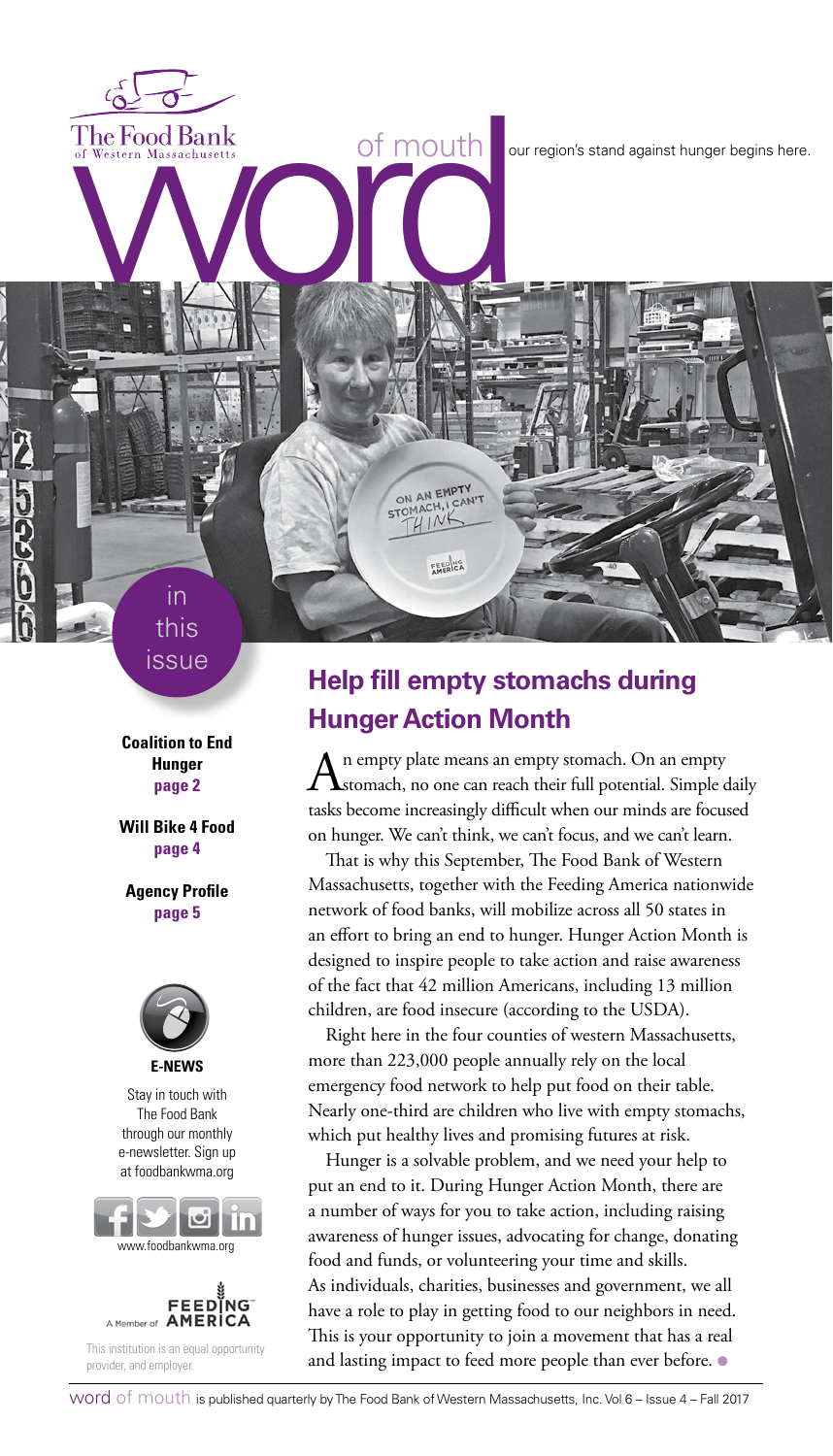

Executive Director Andrew Morehouse

Dear Friends,

Because The Food Bank feeds people struggling to put food on the table, it's often easy to forget that the second part of our mission is to "lead the community to end hunger." We know that if we are ever to achieve the cliché of "putting ourselves out of

*"To have something to offer families that is patient-centered and timely is really appreciated. I have heard nothing but positive feedback."*

business," as a society, we must solve the underlying causes of hunger.

Last March, we released an Action Plan to End Hunger, which does just that. The Task Force to End Hunger prioritized three areas of action: 1) Erase the stigma associated with hunger, 2) develop a mechanism to provide integrated services for those who need them, and 3) advance public policy to solve hunger.

Now, The Task Force's planning phase has transitioned into action with the creation of a Coalition to End Hunger, composed of some Task Force members and many new partners committed to working together. Presently, three teams are meeting regularly to support the three priorities. (Please contact us if you would like to learn more about them and/or get involved.)

One tangible result of our Action Plan already is a food insecurity screening pilot initiative that has been launched in Holyoke. The Food Bank, Holyoke Health Center and several other Coalition partners have banded together to integrate food assistance and other social services into the provision of health care. Since the beginning of July, Holyoke Health Center staff has begun screening its pediatric patients for food insecurity during its intake process. Foodinsecure patients are being referred to The Food Bank, which is providing food assistance at sites close to where they live, enrolling patients into the federal SNAP program, and connecting them to a network of support services such as housing, job training and child care.

Already, we are seeing positive results in this pilot phase. Vinny Biggs, MD and lead pilot pediatrician, said recently, "Pediatric providers have been very excited to participate. To have something to offer families that is patient-centered and timely is really appreciated. I have heard nothing but positive feedback." Our vision is to expand this pilot to all Holyoke Health Center patients and then replicate it at hospitals and community health centers across our region. In this way, we hope to solve hunger for many and "shorten the line" at local pantries and meal sites.  $\bullet$ 

Published by The Food Bank of Western Massachusetts, www.foodbankwma.org, info@foodbankwma.org, 413-247-9738

The mission of The Food Bank of Western Massachusetts is to feed our neighbors in need and lead the community to end hunger.

Executive Director, Andrew Morehouse • Word of Mouth Editors, Chris Wojcik and Sarah Tsitso • Contributing Writer, Lillian Baulding

The Food Bank is committed to promoting cultural diversity through its board, staff, volunteers, and member agencies. This Institution is an equal opportunity provider. To file a complaint of discrimination write USDA, Director, Office of Civil Rights, Washington, DC 20250-9410.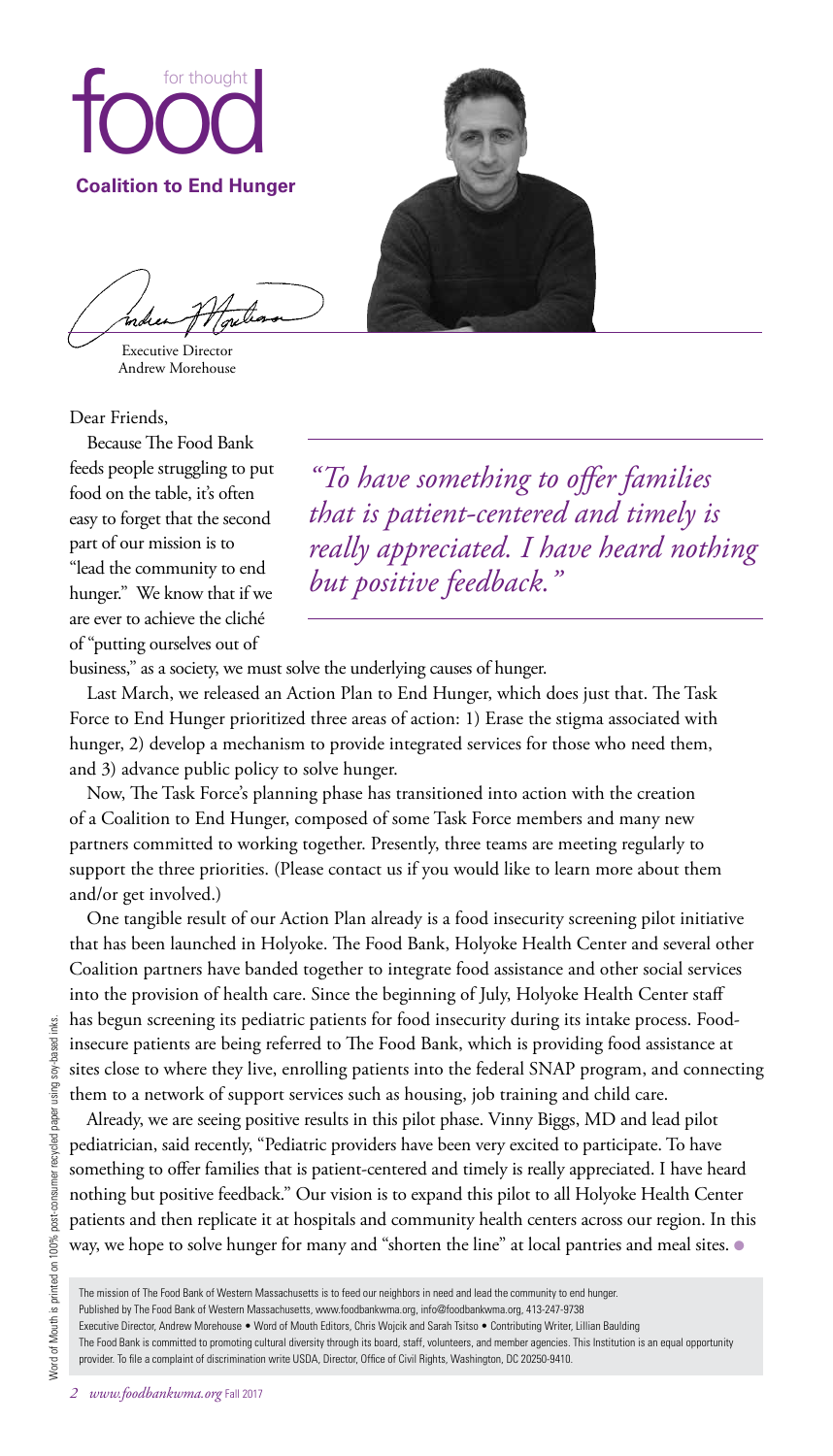## **HUNGER ACTION**

## **How will you take action?**

*To get started on these actions and learn about others, visit our website at foodbankwma.org.*

#### **September 7:**

#### **Breakfast at The Bank**

Join us for a light breakfast, a tour of our facility, and a conversation about the impact SNAP has on our local community.

You can also cheer on our executive director, Andrew Morehouse, who will be kicking off Hunger Action Month by cycling the 100-mile Will Bike 4 Food course.

#### **September 14:**

#### **Hunger Action Day**

*Go Orange* on Hunger Action Day by wearing orange-colored clothing and accessories to raise awareness. Encourage your family, friends, and coworkers to join you. Be sure to share your *Go Orange* photos on social media using the hashtag #HungerAction.

#### **September 30:**

#### **Legislator Volunteer Day**

Join Franklin County legislators and volunteer at The Food Bank to help sort and pack emergency food for distribution.

#### **Tuesdays in September Packard's Trivia Night (8 p.m.)**

Grab some friends and join the fun for trivia night. Entry fee to play is \$10, or just \$5 with a non-perishable food item donation. All proceeds will be donated to The Food Bank. *3 www.foodbankwma.org* Fall 2017



*Volunteers from Greenfield Savings Bank volunteered their time at The Food Bank to help sort and pack food for distribution.* 

#### **All month long: Fork It Over For Food**

We're partnering with local restaurants and asking diners to make a donation at the end of their meal, 100% of which goes directly to The Food Bank. A list of participating establishments is available on our web site.

#### **Volunteer**

Volunteers are a crucial part of our work, and we couldn't operate without their dedication and support. Sign up for a shift.

#### **Participate in an event**

Whether it's Will Bike 4 Food or our Farm-To-Table series, there are a number of fund raising events happening every month that directly support our work.

#### **Donate**

Cement your commitment to this cause by becoming a

monthly donor of The Food Bank. For every dollar donated, we're able to provide three meals to a neighbor in need.

#### **Advocate**

Communicate with our elected officials about local food security issues and urge them to provide the resources needed to help end hunger. By lending your voice, you can bring positive change.

#### **Social Media**

Engage others in the ongoing conversation about food insecurity in our community by following us on Facebook, Twitter, Instagram, LinkedIn, and now on Meet-Up.

#### **Subscribe to our e-mail list**

Sign up to receive The Food Bank's e-newsletter to stay up to date with all the ways that you can take action each month. ●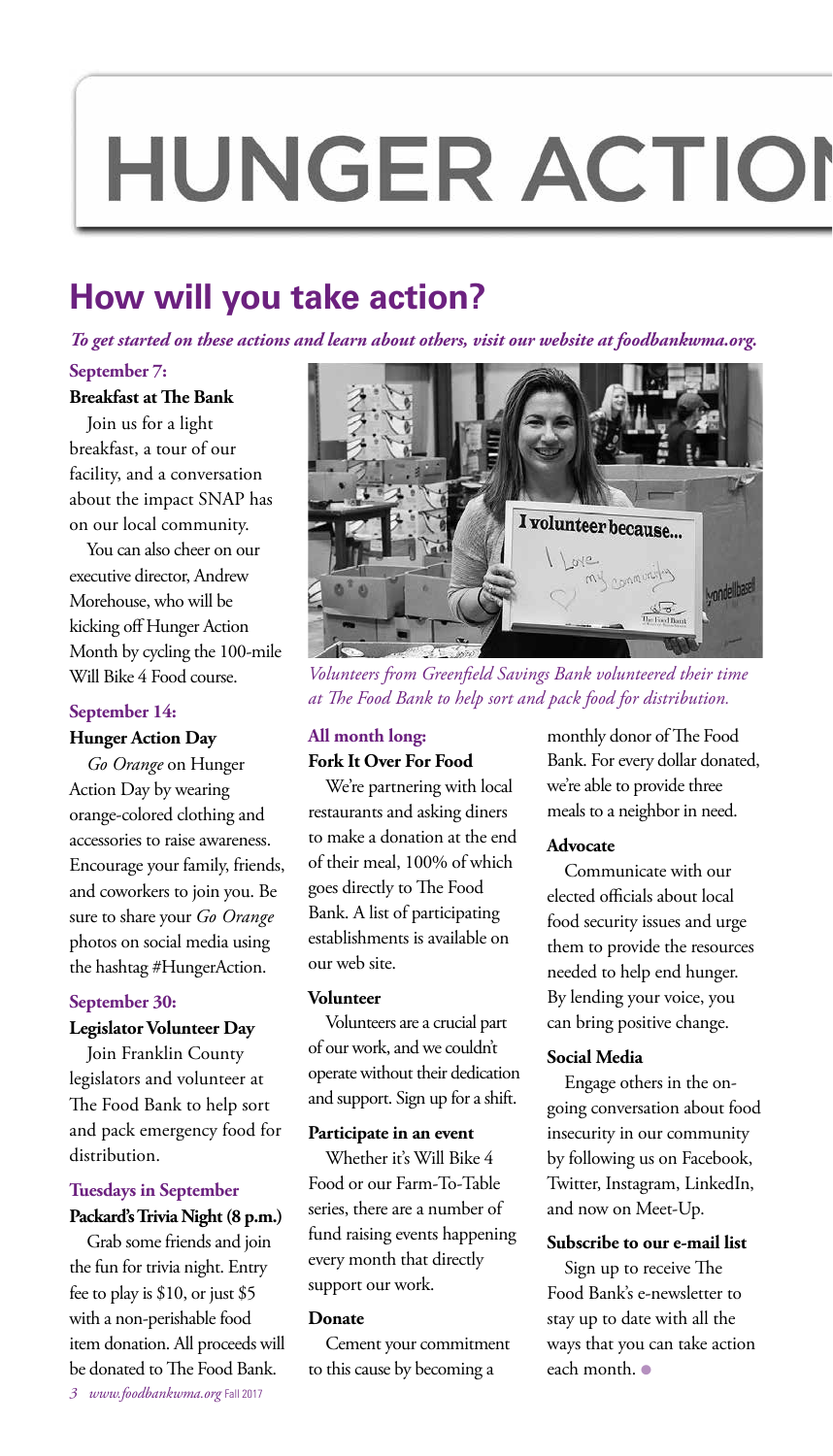# MONTH FEEDING

## *7th Annual* **WILL BIKE 4 FO** Presented by <u>We</u> Stop&Shop<sup>®</sup>



#### **Four routes. One destination. A community without hunger.**

Sunday, September 24, 2017 | The Lion's Club Pavilion, Hatfield **Register now at willbike4food.org**

**7**ill Bike 4 Food is returning for its seventh year on Sunday, September 24. This exciting event provides a special opportunity for riders of all ages to enjoy a fun-filled day with other cyclists, while helping to feed our neighbors in need. Choose the 10, 25, 50, or 100-mile route through the Pioneer Valley, designed to accommodate all ages and riding abilities.

Last year, more than 350 riders raised \$114,000 to prevent hunger in our region. We're counting on your support to exceed last year's success and help even more children, seniors, veterans and hard-working families. When you ride in Will Bike 4 Food, you're raising awareness of hunger and food insecurity in our area. You can choose to ride as an individual or recruit at least four family members, friends or co-workers to form a team. Registration is already open through our website at willbike4food.org.

When you're done riding, you'll want to make sure you stay for the After-Party. We'll have a cookout with food from Smithsonian Caterers, including BBQ chicken, burgers, hot dogs and salads. Berkshire Brewing Company will be back to serve their selection of craft beer. There will also be music, games and more. Non-riders can join the fun, as tickets will be sold separately for the After-Party on our website (riders do not need to purchase After-Party tickets). ●

#### **Volunteers needed**

Volunteering is a great way to support Will Bike 4 Food for those who are unable to ride at the event. Last year, approximately 100 volunteers helped to make the event run smoothly.

We have a number of opportunities available, including route patrol, water stop support, registration, food and beverage service, and many more.

If you would like to make a difference to a family in need and have the time and enthusiasm to share, visit our web site at willbike4food.org.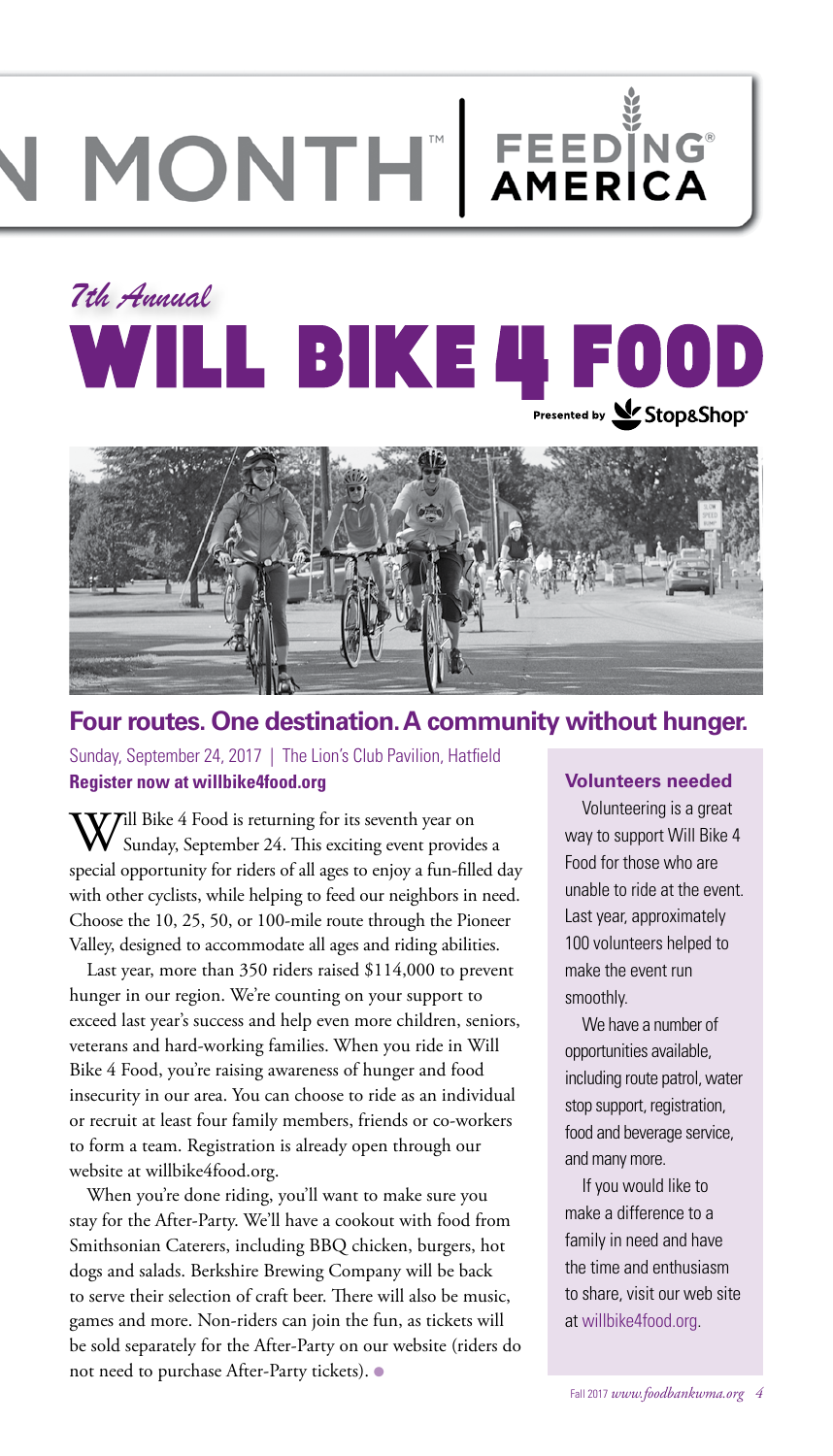#### **Local church takes on summer hunger in Pittsfield**

On the first day of the Kids Summer Lunch program at First United Methodist Church in Pittsfield, 14-year-old Felicia and her grandmother, Ella, were working diligently as part of the volunteer staff that helped serve the day's meal. The work wasn't new to them, as they began helping out in the kitchen seven years ago when Ella brought her grandchildren there to receive their own meals.

No-cost summer meals are crucial for kids like Felicia and her siblings. During the months when school is out of session, more than 72,500 students across the four counties of western



*Children from Pittsfield-area community groups enjoy a free meal as part of the Kids Summer Lunch program at First United Methodist Church in Pittsfield.* 

Massachusetts lose the free and reduced lunches they rely upon during the other nine months of the year. Families with limited resources often can't afford to make up for these missed meals, resulting in a sharp increase in child hunger. That's why seasonal meal programs are so vital to the well-being of children.

First United Methodist Church takes a holistic approach to assisting anyone in the community who needs a helping hand. Along with providing kids with summer lunches, they offer other food assistance programs that give both youth and adults breakfast, lunch, dinner, and emergency food throughout the week.

The kids that come to the church for the Kids Summer Lunch program typically arrive in groups, accompanied by counselors, from Pittsfield-area day care centers, camps and summer schools. Each weekday morning, these groups contact the church with the number of kids they'll be bringing, so that enough lunches can be prepared. They serve as many as 110 kids each day, free for anyone under the age of 18.

As a member agency of The Food Bank, the church staff and volunteers receive training, consultation and support from our agency relations staff to help them operate their food pantry and emergency meal programs as efficiently as possible. The Food Bank also provides food to the church, including frozen meats and locally-grown produce.

Alice Rose, outreach director for the church's meal site and food pantry, says that this ongoing partnership has been crucial for her agency's survival. "The Food Bank is our lifeline," she said.

Felicia understands the importance of providing free, healthy meals to kids who might otherwise go hungry and says that she finds working for the summer lunch program rewarding.

"Parents don't always have enough money to buy (lunch) every single day," she said. "Some people can barely support (their kids) for dinner and breakfast. So, it's way better, because it gives them a free meal and the parents have less worries." ●

*5 www.foodbankwma.org* Fall 2017